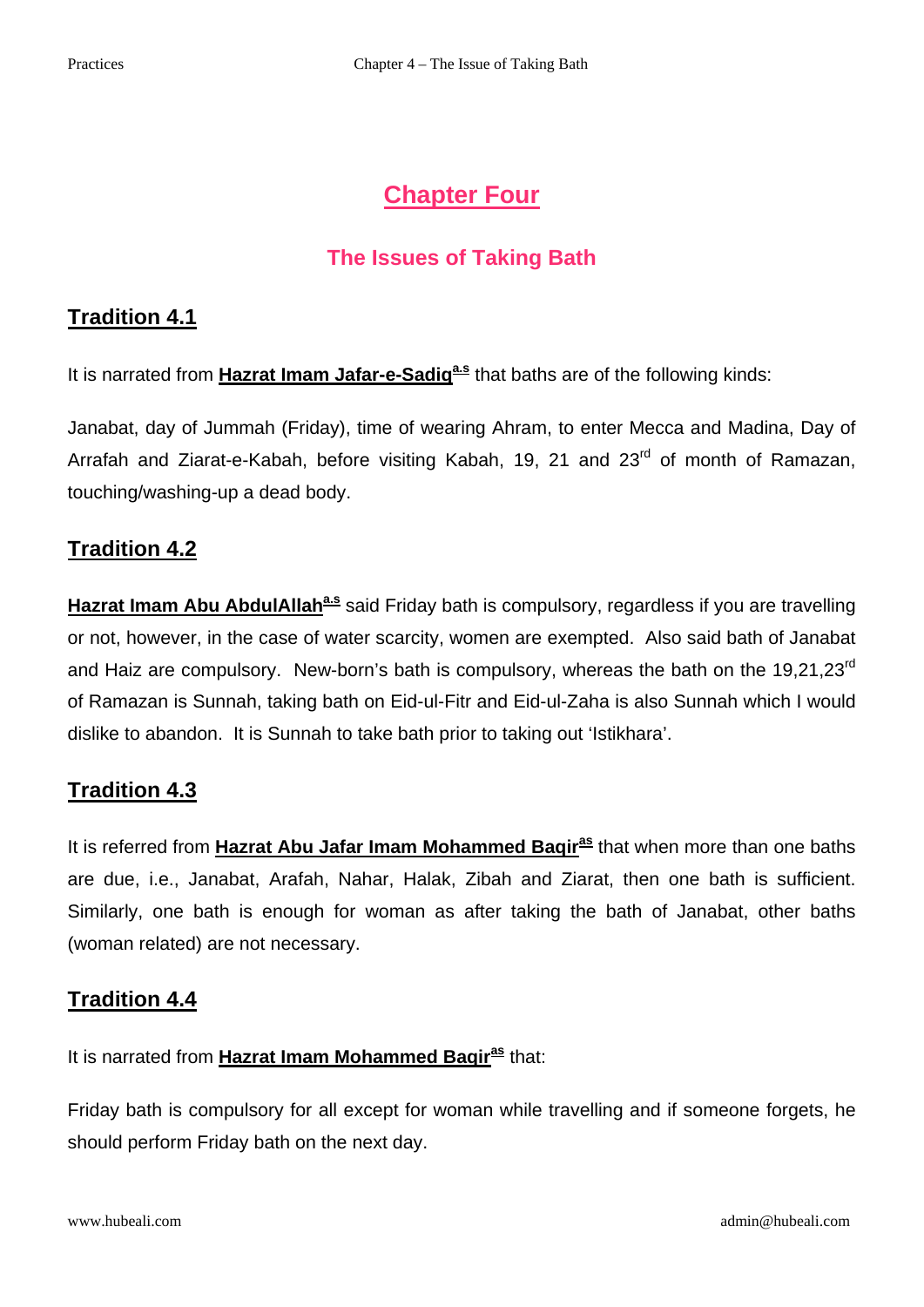# **Tradition 4.5**

Ziadah bin Aian asked from Imam**as** regarding the procedure of taking Bath-e-Janabat, Imam**as** replied, if your hands are clean then taken water with your hand and wash three times your private parts, then pour water three times on your head, then two times on your right half of your body and twice on the left hand side so that water would flow down. And this is enough.

# **Tradition 4.6**

Hazrat Imam Jafar-e-Sadiq<sup>as</sup> said, except for Bath-e-Janabat, Ablutions should be performed prior to taking bath.

Abu AbdulAllah asked from **Hazrat Imam jafar-e-Sadiqas** Is it appropriate for a person to sleep on without taking the Bath-e-Janabat? Imam**as** replied, it is 'Makruh' (not likeable) unless he performs Ablutions. And there is no harm in dying hair, cutting hair, and slaughtering an animal prior to taking Bath-e-Janabat, however should not eat or drink without washing hands and rinsing mouth in order to refrain from getting infection.

# **Tradition 4.7- Cleaning- Miscellaneous**

**Hazrat Imam Mohammed Baqiras** said that there is no need to wash-up clothes being stained by the manure and urine of those animals whose meat is halal.

It has been narrated from **Hazrat Rasool Allah**<sup>saw</sup> that: a man who believes in Allah<sup>swt</sup> and Day of Judgement, will not leave pubic hair for more than forth days and a woman will not wait more than twenty days to remove it. And do not have long armpit hair as Satin (Iblis) hides therein and uses it as his base.

# **Tradition 4.8**

It has been narrated from **Hazrat Imam Jafar-e-Sadig<sup>as</sup> that one can choose any colour to dye** hair. And said it is not appropriate for a lady to completely abandon 'make-up' as she may try to wear even a necklace and may use henna to dye her hair even if she is into her later part of life.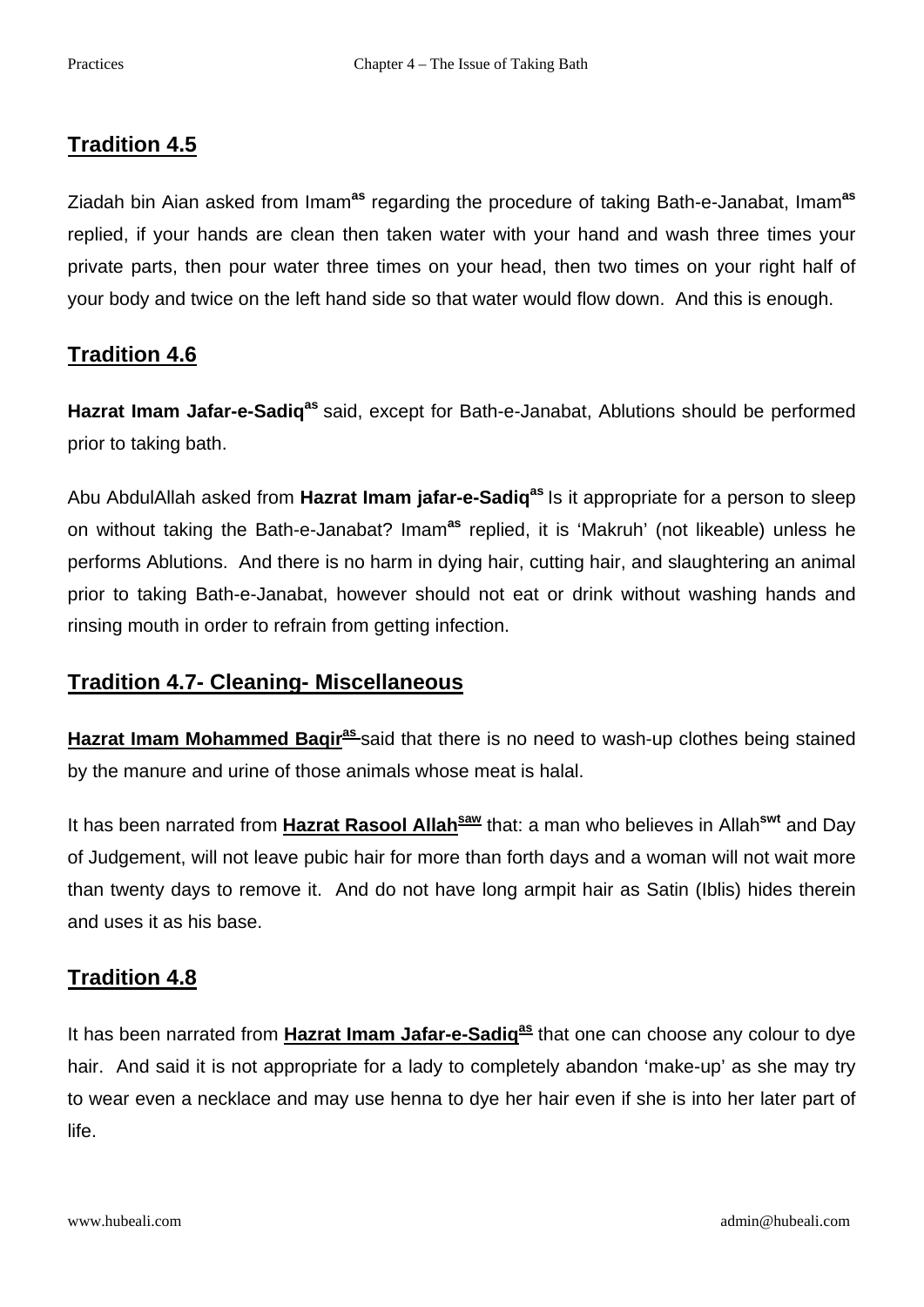# **Tradition 4.9**

**Hazrat Abu AbdulAllah<sup>as</sup>** said if a dog touches your clothes then just remove dirt but if the dog was wet then you need to wash your clothes.

### **Tradition 4.10- Nail and moustache cutting**

Shasham bin Salim has narrated from **Hazrat Imam Jafar-e-Sadiq<sup>as</sup> that:** 

Imam**as** said, cutting nail on Friday would protect you from leprosy, madness and blindness, file nail-ends even if your nails were too short to be cut.

#### **Also**

It is narrated from **Hazrat Imam Mohammed Baqiras** by Abdul Raheem Qasir that Imam**as** told us that when someone cuts his nail and moustaches on every Friday and says 'Bismillah wa BillAllah wa Alla Sunnah Mohammed wa Alay Mohammed Salawat Allah Alayhim' for every clippings, Allah**swt** would give him reward equivalent to setting a slave free and he will not get any kind of illness until he embraces death.

#### **Also**

Once Hussain bin AbiAllal asked from **Hazrat Imam Jafar-e-Sadig<sup>as</sup> regarding the rewards of** cutting nail and moustaches on Friday, Imam**as** replied, the person would stay spiritually clean ('Tahir') until next Friday.

#### **Also**

It is narrated from **Rasool Allah<sup>saw</sup>** that it is better for men to cut their nails (short) while woman may leave part of their nail-tips for the sake of beauty.

It is also narrated from **Rasool Allah**<sup>saw</sup> that you should not keep long moustaches as Iblis (Satin) would hide therein and eventually start residing there.

# **Tradition 4.11- Use of the comb**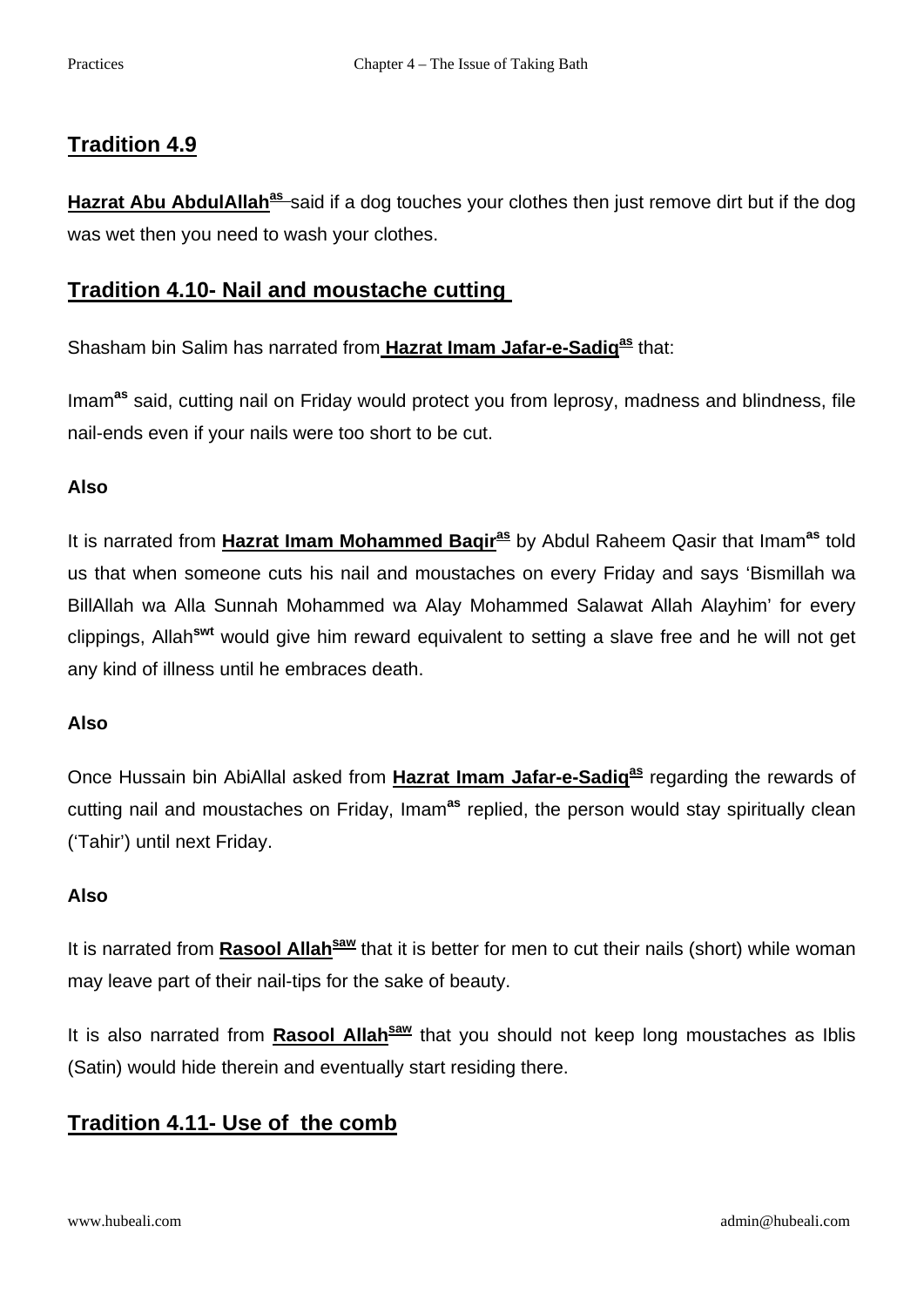**Hazrat Abul AlHassan Imam Musa bin Jafaras** said when you comb your head and beard you should also brush your chest as it removes laziness and lightens your heart.

It is narrated from Hazrat Imam Jafar-e-Sadig<sup>as</sup> That a person who keeps hair (long enough on the head) without parting them, Allah**swt** would part his hair on the day of judgement with the hacksaw of hellfire.

It is narrated from **Hazrat Imam Jafar-e-Sadiq<sup>as</sup>**, hold your beards in your fist and trim down the rest.

# **Tradition 4.12**

**Hazrat Imam Jafar-e-Sadig<sup>as</sup> said** there is no harm in pulling out or trimming down white hair; however, I would prefer to trim it rather than plucking it out.

# **Tradition 4.13-Bath after touching a dead body**

It is narrated from Hazrat Imam Abu AbidAllah<sup>as</sup> that when you intend to bathe (Khusal) a dead body, cover-up his private parts by a cloth and start washing up both hands and head three times using water containing soap (Ab-e-Sadar), followed by body's right side and then left side. Then put few layers of a clean cloth on your left hand and reach underneath of the cloth clean body's private parts and wash them without looking at them. After finishing from soap water repeat with the water containing 'Kafur', then by ordinary water. After completing these three baths then dry up the body with a clean and dry cloth.

And **Imama.s** said who washes up a dead body, should himself take a bath afterwards, and there is no need to perform 'khusal-e-mass-e-maiyat' (bath of touching a dead body) if the dead body was still warm (after death), it becomes (wajib) if the body has turned cold. There is also no need to take the bath after lowering the body/coffin into the grave.

# **Tradition 4.14**

Hazrat Imam Jafar-e-Sadiq<sup>as</sup> said it is wajib to offer condolences after completing the burial rituals.

And **Rasool Allah<sup>saw</sup>** said it is enough for condolences that the grieving family can see you.